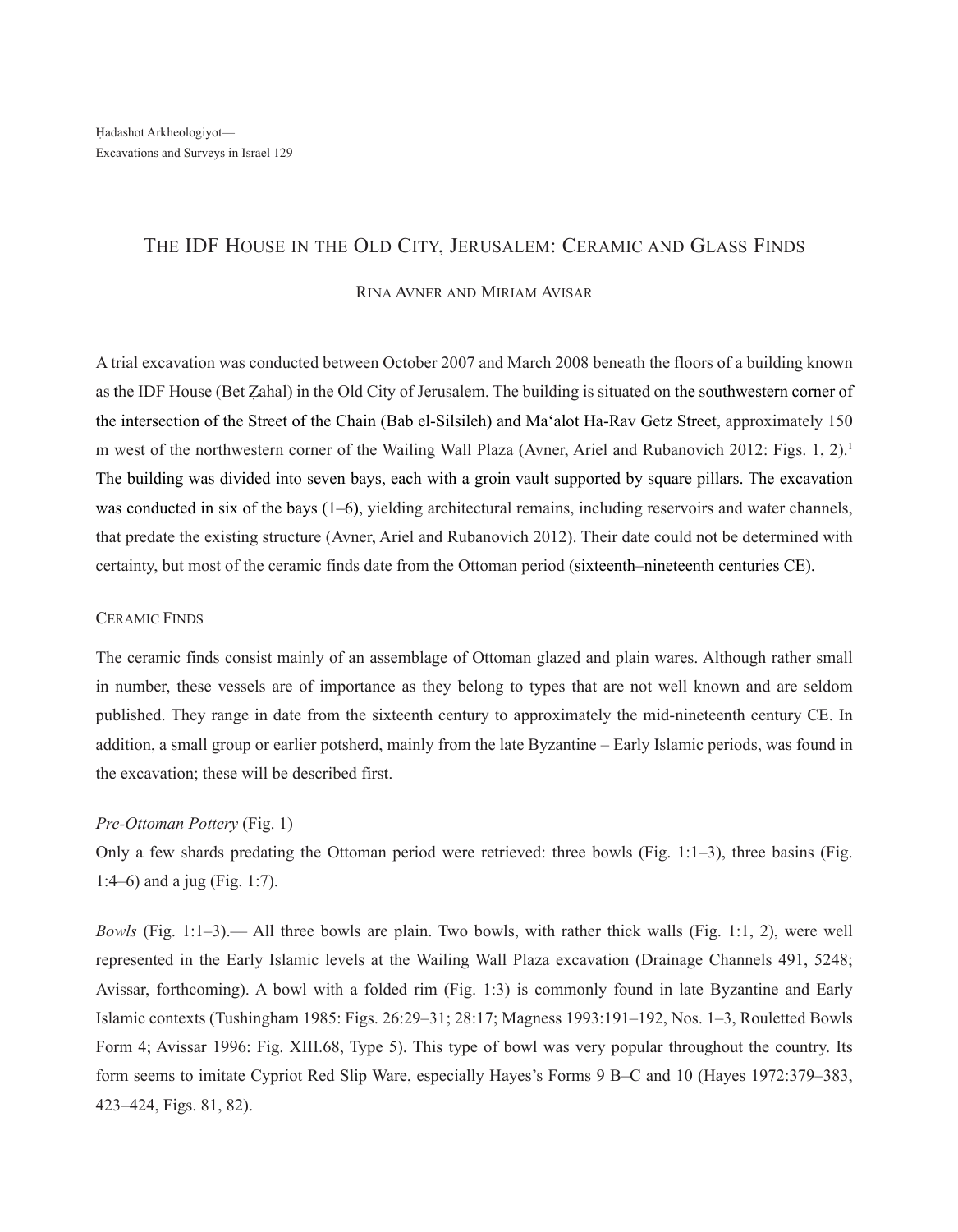

Fig. 1. Pre-Ottoman vessels.

| No.            | Object | Locus | Reg. No. | Description                                                                                             |
|----------------|--------|-------|----------|---------------------------------------------------------------------------------------------------------|
|                | Bowl   | 406   | 1038/5   | Very light brown clay; gray core; white grits                                                           |
| $\mathcal{L}$  | Bowl   | 409   | 1038/4   | Light reddish brown clay, fired to very light brown on surface; gray core; minute white<br>grits        |
| 3              | Bowl   | 409   | 1038/8   | Deep orange-brown clay, fired to very light brown on rim; small black and white grits                   |
| $\overline{4}$ | Basin  | 408   | 1038/7   | Light reddish brown clay; gray core; minute white grits                                                 |
|                | Basin  | 405   | 1109/2   | Light reddish brown clay; gray core; small white grits                                                  |
| 6              | Basin  | 409   | 1038/2   | Light reddish brown clay, fired to very light yellow-brown on surface; gray core;<br>minute white grits |
|                | Jug    | 409   | 1038/1   | Very light brown clay; red glaze on ext.                                                                |

*Basins* (Fig. 1:4–6).— All three fragments belong to arched-rim basins. The basins in Fig. 1:4, 5 seem to correspond to Magness's Form 1, which she dates from the late third or early fourth century to the sixth century CE (Magness 1993:204–206). The basin in Fig. 1:6 corresponds to Magness's Form 4, which she dates from the sixth century to the late seventh or early eighth century CE (Magness 1993:209).

*Jug* (Fig. 1:7).— This small fragment belongs to an Eastern Sigillata jug from the Early Roman Period.

## *Ottoman-period Glazed Ware* (Fig. 2)

The Ottoman-period glazed ware comprised a variety of imported vessels from Çanakkale, Italy and Syria.

*Çanakkale ware* (Fig. 2:1).— The production of Çanakkale earthen ware goes back to the mid-eighteenth century, around 1740 CE or even earlier. The bowl in Fig. 2:1 bears a blue painted floral design. It should be assigned to Hayes's Çanakkale I group, which he dated to the eighteenth century CE (Hayes 1992:268, Fig. 101:1, Pl. 44:1).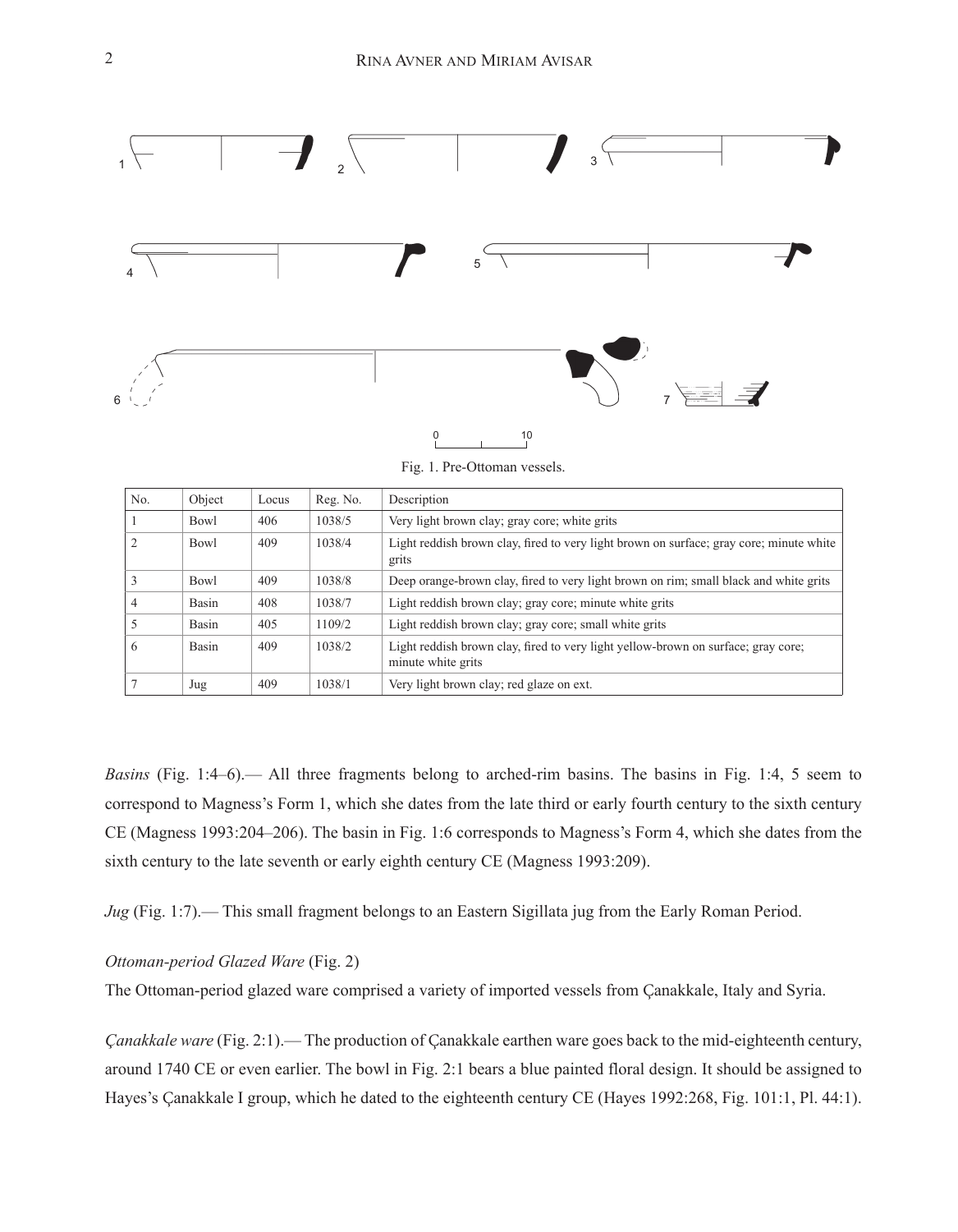

Fig. 2. Ottoman-period Glazed vessels.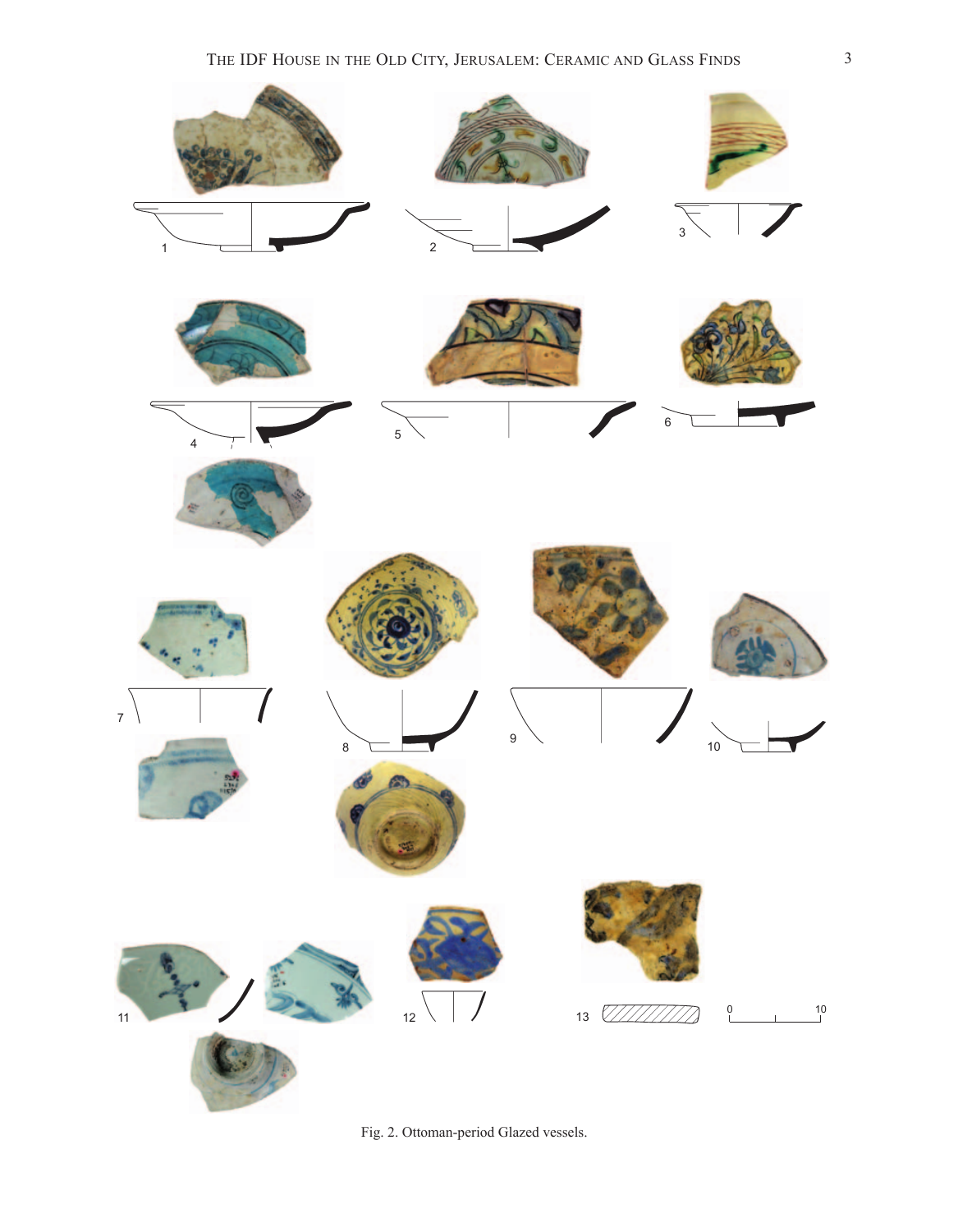| No.             | Object        | Locus | Reg. No.    | Description                                                                                                                                                               |
|-----------------|---------------|-------|-------------|---------------------------------------------------------------------------------------------------------------------------------------------------------------------------|
| -1              | Bowl          | 305   | 1085/1, 6   | Light brown clay; int. and ext. white slip and pale yellowish glaze; int. blue slip-painted<br>decoration                                                                 |
| 2               | <b>Bowl</b>   | 304   | 1077        | Light reddish brown clay; int. white slip; pale yellowish glaze with touches of green and<br>yellow; sgraffito decoration; ext. brown glaze                               |
| $\overline{3}$  | Bowl          | 305   | 1093a/14    | Reddish brown clay; int. white slip; yellowish white glaze with a splash of green and sgraffito<br>decoration; ext. brown glaze                                           |
| $\overline{4}$  | Bowl          | 306   | 1115/12, 14 | Whitish faience; int. and ext. black painted decoration under transparent turquoise glaze                                                                                 |
| 5               | Bowl          | 305   | 1082/7, 13  | Hard whitish faience; int. black and blue painted decoration under colorless transparent glaze;<br>ext. black painted decoration under colorless transparent glaze        |
| 6               | Bowl          | 306   | 1108/1      | Hard faience, whitish ext., black int.; blue and green painted decoration under colorless<br>transparent glaze; on the exterior black painted lines; glazed int. and ext. |
| $7\phantom{.0}$ | Bowl          | 306   | 1115/11     | Whitish faience; blue painted decoration under colorless transparent glaze int. and ext.                                                                                  |
| 8               | Bowl          | 305   | 1098/2      | Whitish faience; blue painted decoration under colorless transparent glaze int. and ext.                                                                                  |
| 9               | Bowl          | 305   | 1096/12     | Whitish faience; blue and green painted floral decoration under colorless transparent glaze                                                                               |
| 10              | Bowl          | 306   | 1108/2      | Hard whitish paste; blue painted decoration under colorless transparent glaze; mark under base                                                                            |
| 11              | Bowl          | 306   | 1108/2, 5   | White porcelain; ext. blue painted decoration; int. carved decoration and blue painted pattern                                                                            |
| 12              | Coffee<br>cup | 305   | 1099/4      | Hard whitish paste; ext. blue painted floral decoration under colorless transparent glaze; two<br>blue painted lines under the interior rim; glazed int. and ext.         |
| 13              | Tile          | 306   | 1113/12     | Hard whitish paste; ext. blue painted floral decoration under colorless transparent glaze; blue<br>painted line under inner rim; glazed int. and ext.                     |

3**Fig. 2.**

*Italian imports* (Fig. 2:2, 3).— The two earthenware bowls with polychrome glaze and sgraffito decoration were imports from Tuscany. Pieces of this ware have been found at Nazareth as well (Bagatti 1984:196–200, Pls. 79:6, 7; 80:1). This ware should probably be dated to the seventeenth century CE.

*Syrian imports* (Fig. 2:4–8).— Several types of faience bowls were found. They seem to have come from Damascus. Syrian faience is characterized by a thick, coarse fabric with a glassy glaze that tends to flake off. The glazed bowl in Fig. 2:4 is decorated with sparse black painting under a monochrome turquoise glaze. This bowl might be a Syrian product, a late development of the medieval black-under-turquoise ware.

Other Syrian vessels seem to imitate Iznik wares. The Syrian wares are inferior to those of Iznik: they have glassy, crackled glaze and bear careless drawings with under-glaze painted colors that tend to run. A bowl with a decorated ledge rim (Fig. 2:5) seems to be an imitation of Iznik IIIb ware, and is dated to the second half of the seventeenth century CE. A bowl with a similar rim decoration was reported at Saraçhane (Hayes 1992:245, Fig. 94:5, Pl. 37:5). A fragment of a glazed bowl with a floral decoration bears additional evidence to Syrian attempts to imitate Iznik patterns (Fig. 2:6). A late seventeenth century CE bowl from Saraçhane bears a similar floral design (Hayes 1992: Pl. 37:85).

Two bowls that bear a blue-under-glaze painted decoration and belong to the so-called Blue-and-White ware (Fig. 2:7, 8) were produced in either Syria or Iznik. Although their size and form are different, they obviously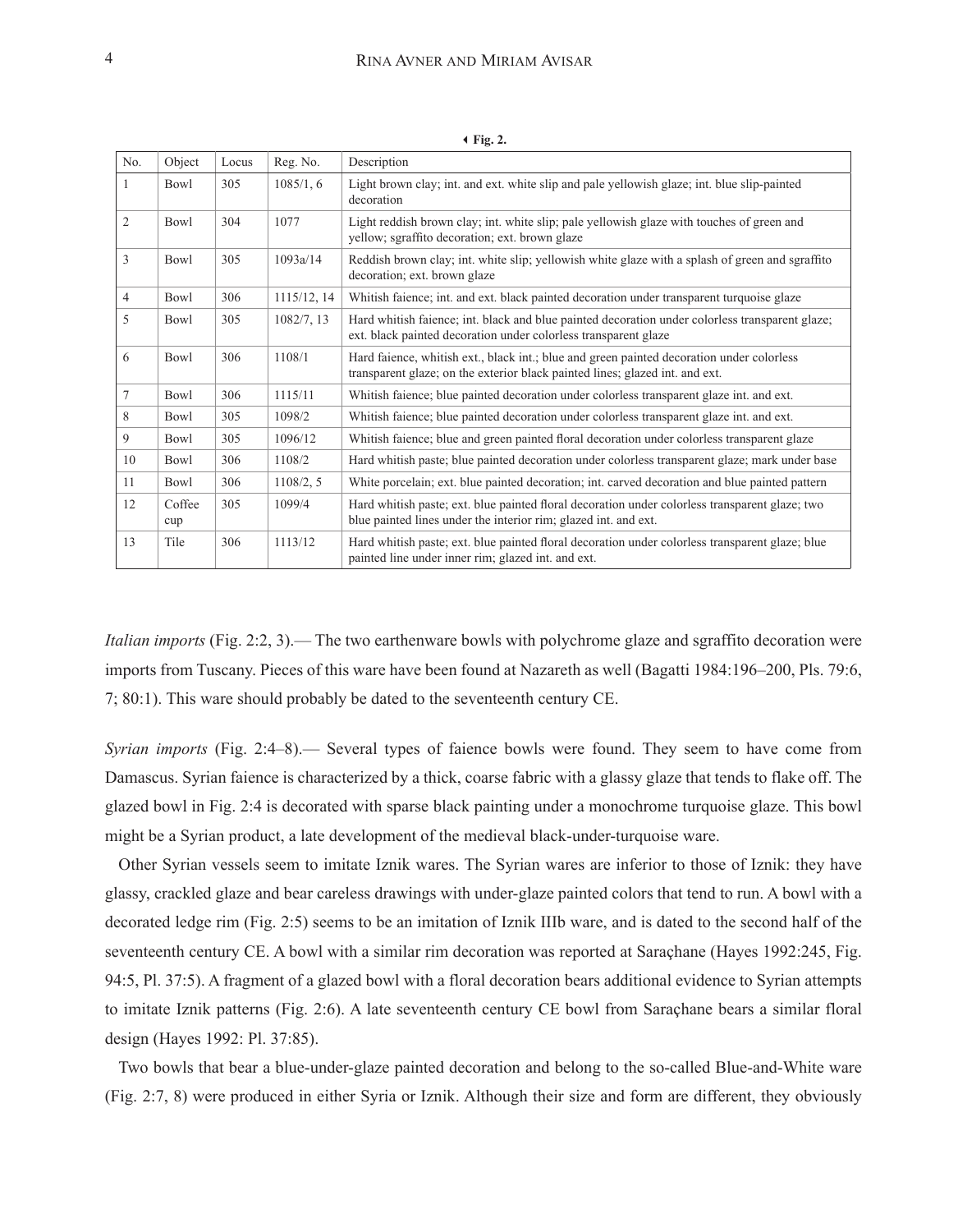originated from the same workshop. The coloring and designs are reminiscent of Chinese Blue-and-White porcelain that reached the West in great quantities. These borrowed motifs were reproduced on Iznik wares well into the seventeenth century CE (Hayes 1992:246).

*Kütahya ware* (Fig. 2:9, 10, 12).— Two bowls (Fig. 2:9, 10) and a coffee cup (Fig. 3:12) were probably products of the Kütahya kilns (For Kütahya ware, see Lane 1971:63–65; Carswell 1972:1–99). They were fashioned from hard white paste and were adorned with a blue Chinese-style floral design. A coffee cup with a similar floral design was found at Saraçhane (Hayes 1992:266–268, Pl. 43:k), in a deposit that was dated to the mid-eighteenth century CE.

*Chinese Blue-and-White porcelain* (Fig. 2:11).— Only one small fragment belonging to a bowl of this group was retrieved. Its interior is decorated with a blue-painted, nonfigurative molded design of a beaded pendant; the exterior is decorated with a lotus scroll. Chinese Blue-and-White ware was exported in large quantities to the West in the late sixteenth and seventeenth centuries (Macintosh 1977:104–121). Beaded pendants were a common filling ornament on a Blue-and-White bowl of Kraak porcelain, which was made for the Portuguese market, and is dated to approximately the middle of the sixteenth century CE (Macintosh 1977:105, Fig. 74).

*Tile* (Fig. 2:13).— The fragmentary faience tile is decorated with a floral pattern in blue and green with some black outlines. The exact pattern cannot be identified, as the glaze is too vitrified. The tile probably originated in the Damascus kilns, where the production of tiles and vessels continued throughout the seventeenth century CE (Lane 1971:62–63).

## *Ottoman-period Plain Wares* (Figs. 3, 4)

The assemblage of plain ware comprises large bowls (Fig. 3:1, 2), handmade basins (Fig. 3:3, 4), a chamber pot  $(Fig. 3:5)$ , a cooking pot  $(Fig. 3:6)$ , jars  $(Fig. 4:1-4)$ , jugs  $(Fig. 4:5-7)$  and a lamp  $(Fig. 4:8)$ . It seems that the date of this small assemblage spans from the sixteenth century to about the mid-nineteenth century CE.

*Bowls* (Fig. 3:1, 2).— The bowl with a broad ledge rim (Fig. 3:1) is quite unusual. It has a white wash on the exterior with an incised and combed decoration. Vessels made of the same fabric and bearing a similar decoration were found in the Ottoman-period levels at the Wailing Wall Plaza excavation. The form appears among the glazed ware at Saraçhane, where it was dated to the seventeenth century CE (Hayes 1992: Fig. 108, Form a13.1). The large bowl in Fig. 3:2 has no exact parallels, but various forms of thickened and out-folded rims were quite common in Ottoman-period plain wares (Avissar 2009: Figs. 2.5:9–11; 2.8:3; 2.10:2, 5, 6).

*Basins* (Fig. 3:3, 4).— Both basins are handmade. Handmade pottery was very common beginning in the Mamluk period, and continued to be produced throughout the Ottoman period. However, the Ottoman-period vessels are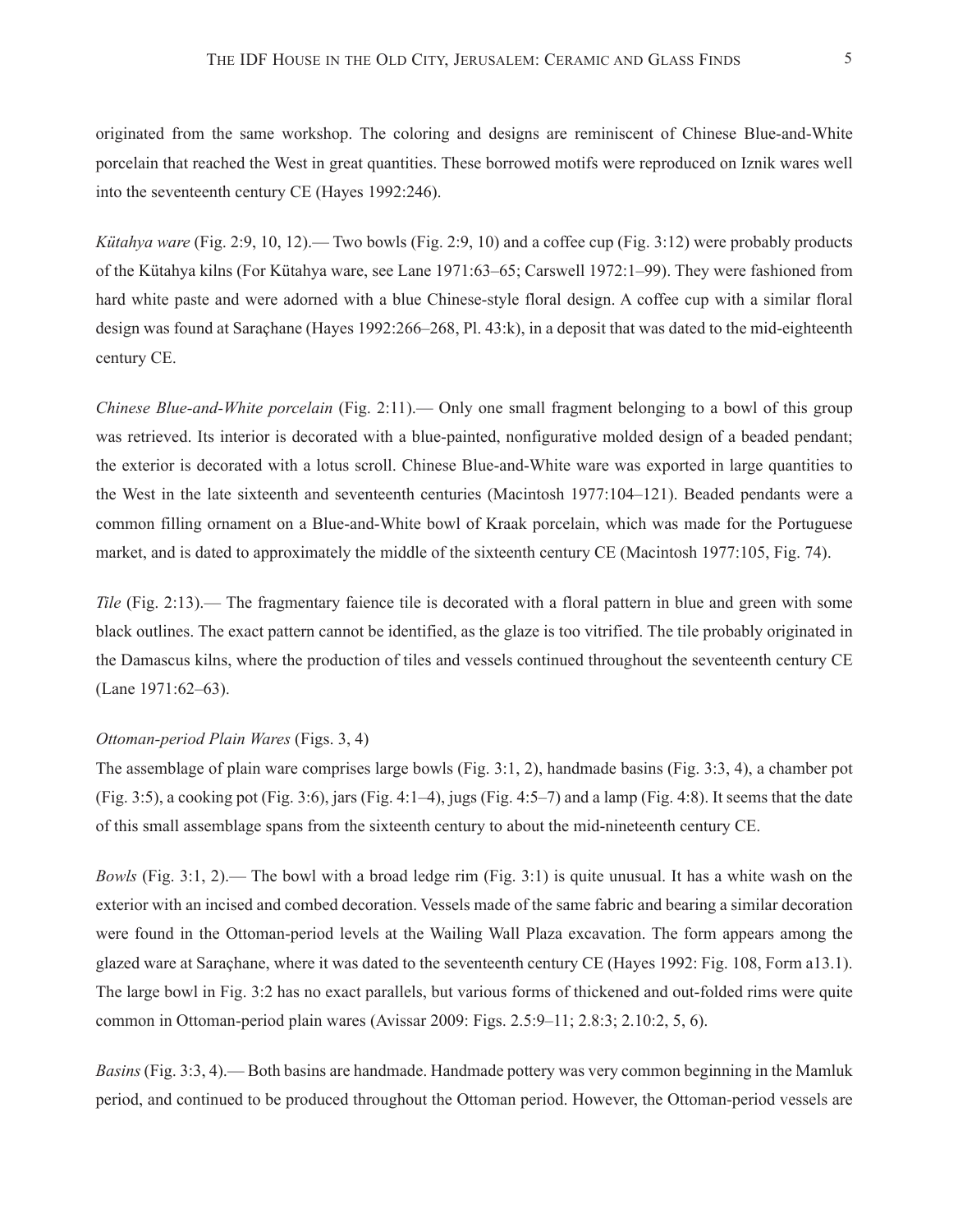

Fig. 3. Ottoman-period Plain wares.

| No.            | Object         | Locus | Reg. No. | Description                                                                                                                                   |
|----------------|----------------|-------|----------|-----------------------------------------------------------------------------------------------------------------------------------------------|
|                | Bowl           | 305   | 1084/5   | Reddish brown clay; thick gray core; white wash and combed decoration on ext.,<br>incised wavy line and combed decoration on int. and the rim |
| $\overline{2}$ | <b>Bowl</b>    | 101   | 1040     | Dark reddish brown clay                                                                                                                       |
| 3              | <b>Basin</b>   | 305   | 1082/1   | Light brown clay; white grits and some large inclusions; int. surface smoothed,<br>handmade, plastic rope pattern under ext. rim              |
| 4              | <b>Basin</b>   | 405   | 1109/1   | Light brown clay; thick gray core; large inclusions; surface smoothed                                                                         |
| 5              | Chamber<br>pot | 405   | 1110     | Dark brown clay; feldspar                                                                                                                     |
| 6              | Cooking<br>pot | 305   | 1082/5   | Gray clay; some large white grits                                                                                                             |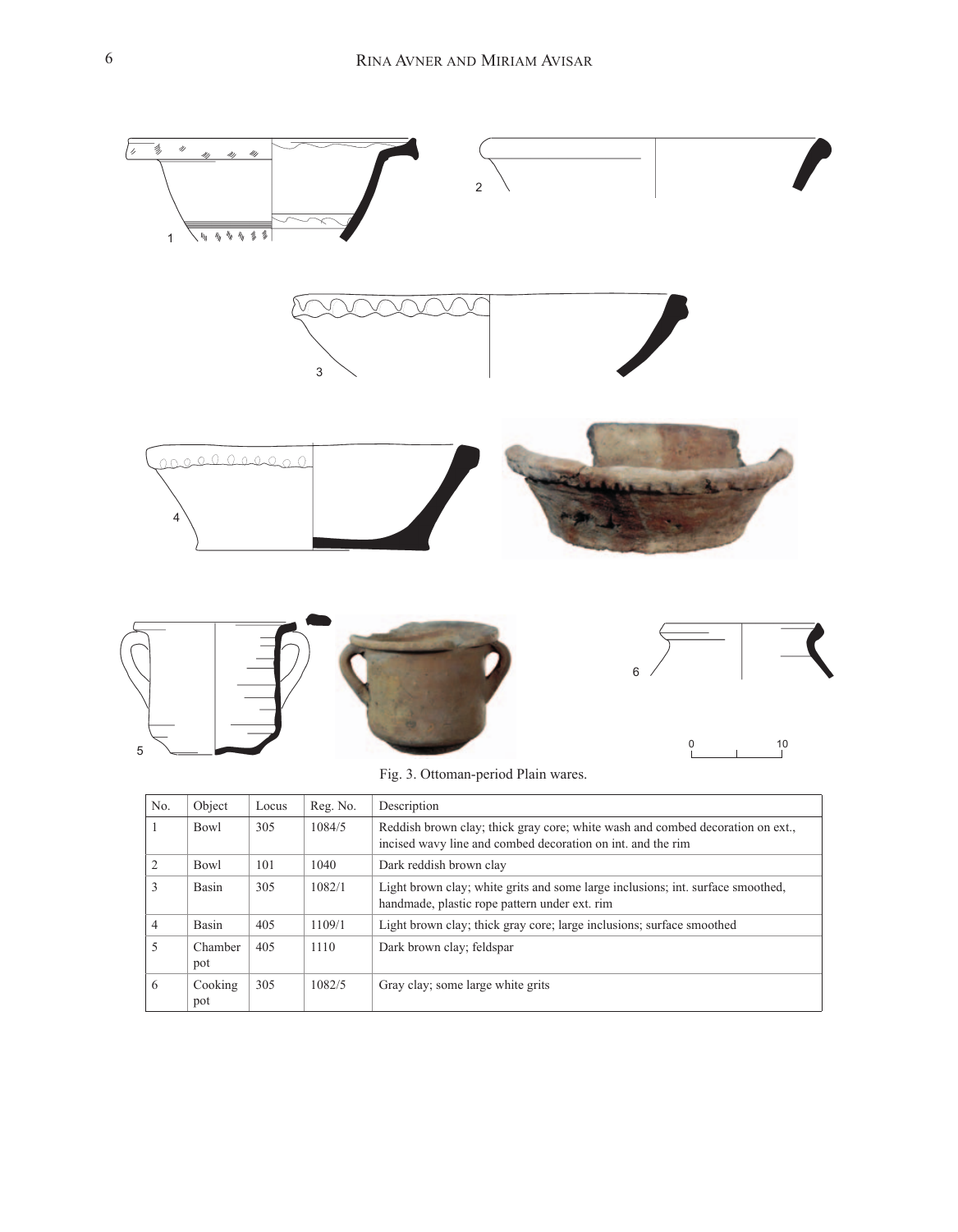cruder than their Mamluk forerunners. The two basins exhibit a careless finish: they do not bear any burnish or red painted decoration, features that are common on Mamluk vessels. Nevertheless, they preserve the Mamluk forms (for Mamluk basins from Jerusalem, see Tushingham 1985: Figs. 41:47; 42:1, 3). Thus, these vessels should be assigned to the early Ottoman period, probably to the sixteenth century CE, since late Ottoman handmade wares are quite plain (Gibson, Ibbs and Kloner 1991: Fig. 22).

*Chamber pot* (Fig. 3:5).— The nearly complete chamber pot has two handles, an uncommon feature for this form, which is usually provided with only one handle. Chamber pots made their first appearance in the Early Islamic period (Arnon 1999: Fig. 7:c; Cytryn-Silverman 2010: Fig. 9.4:20) and continued to be in use for centuries, with nearly no change in form, until they were replaced by metal vessels in modern times (for a chamber pot from the Mamluk period, see Torgë 2011: Fig. 19:2).

*Cooking pot* (Fig. 3:6).— Only one cooking pot made of what seems as gray 'Gaza ware' was retrieved. A similar cooking pot was found in Al-Qubab, where it was dated to the nineteenth century CE (Avissar 2006: Fig. 10). True 'Gaza Ware' is said to have appeared around 1700 (Rosen and Goodfriend 1993); however, vessels fashioned from light gray clay appeared already in the late Mamluk period.

*Jars* (Fig. 4:1–3).— The jar in Fig. 4:1 has a slightly swollen neck and handles springing from the base of the neck; both these features are typical of Ottoman-period jars. Two table jars were retrieved (Fig. 4:2, 3). The jar in Fig. 4:2 has a plain sieve at the base of the neck. It bears several thumb-indented ridges on the neck and an incised vegetal decoration on the shoulder. Elaborate plastic and incised decorations are a typical Ottoman-period feature, as evident by the vessels retrieved from a shipwreck off Sharm esh-Sheikh, which were dated to the first quarter of the eighteenth century CE (Raban 1971:153–155). The second table jar (Fig. 4:3) also bears a plastic decoration—a ridge at the base of the neck—and the neck itself is slightly swollen and carinated. The latter two features are characteristic of Ottoman-period jugs from Saraçhane (Hayes 1992: Figs. 127, 128), but have been observed in late Mamluk contexts as well (Kletter and Stern 2006: Fig. 15:5).

*Ibriq* (Fig. 4:4).— This is a local form of a jug, with two handles and a spout. This type began to appear in gray 'Gaza Ware' around 1700 CE. It is uncertain whether this form appeared before this date in reddish clay of the type from which this vessel is made; however, to the best of our knowledge, no such vessel has ever turned up in a clean Mamluk context.

*Jugs* (Fig. 4:5–7).— The jug with a plain carinated neck (Fig. 4:5) has parallels at Yoqne'am (Avissar 2005: Fig. 2.26:8), where the Ottoman-period level was dated to the eighteenth century CE (Avissar 2005:34). Although the jug in Fig. 4:6 bears an incised decoration and was made of light gray clay, it probably should not be designated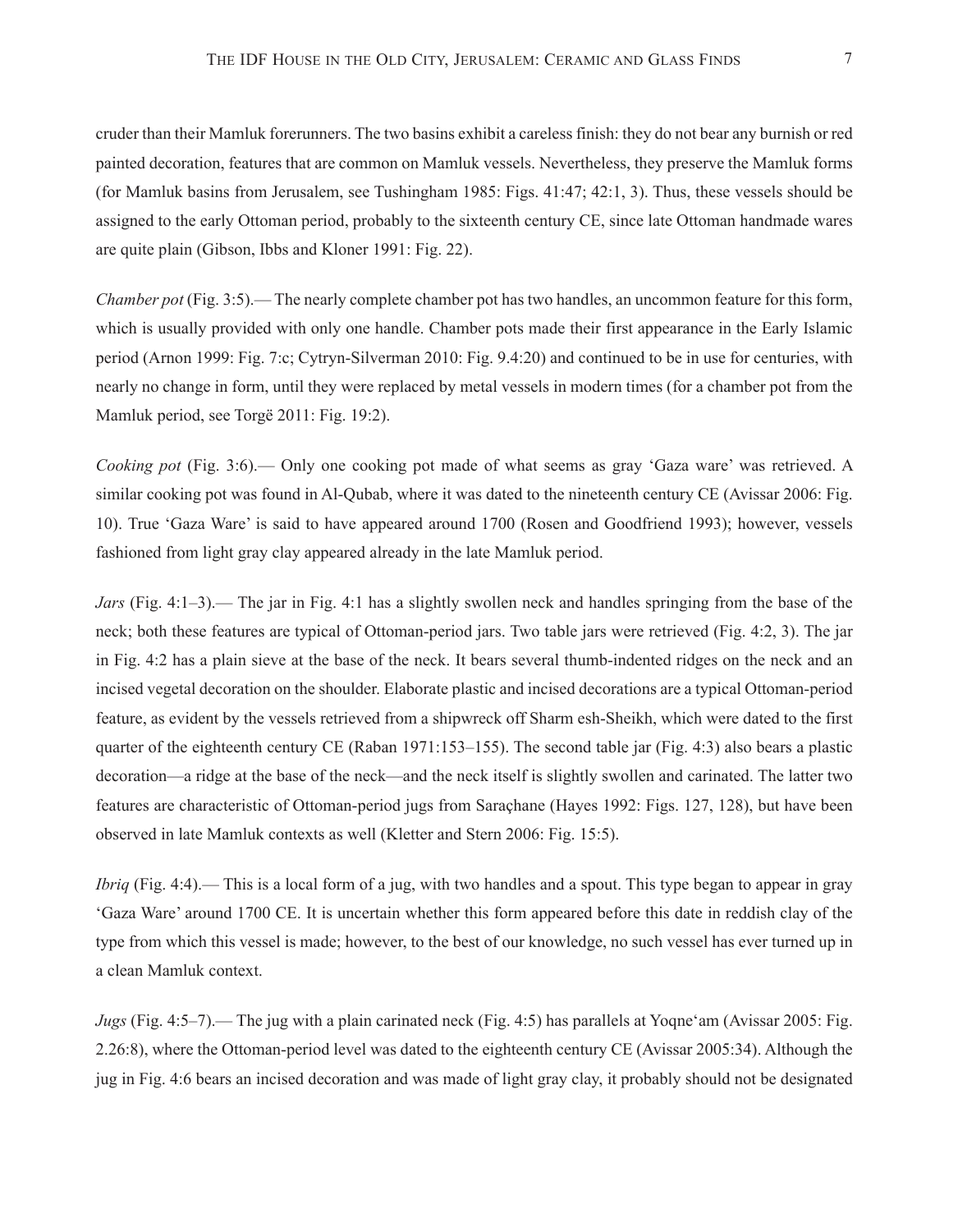

Fig. 4. Ottoman-period Plain wares.

| No.            | Object       | Locus | Reg. No. | Description                                                                                                                                                  |  |
|----------------|--------------|-------|----------|--------------------------------------------------------------------------------------------------------------------------------------------------------------|--|
|                | Jar          | 306   | 1115/19  | Reddish brown clay, fired to dark brown on surface; partly very light greenish grayish self-slip, thick<br>gray core, white grits, combed decoration         |  |
|                | Table jar    | 305   | 1099/1   | Light brown clay, fired to very light greenish brown on the ext.; gray core; white grits; plastic rope<br>decoration on neck, incised decoration on shoulder |  |
|                | Table jar    | 200   | 1002/3   | Light greenish clay; small white grits; two rows of small cut triangles at base of neck                                                                      |  |
| $\overline{4}$ | <i>Ibrig</i> | 306   | 1113/4   | Light reddish brown clay, fired to very light grayish greenish brown on surface; white grits, well fired                                                     |  |
|                | Jug          | 306   | 1113/7   | Reddish brown clay; gray core white grits                                                                                                                    |  |
| 6              | Jug          | 305   | 1095/15  | Light gray clay; incised decoration on the ext.                                                                                                              |  |
|                | Jug          | 305   | 1097/11  | Gray clay; very light greenish gray slip, incised decoration                                                                                                 |  |
| 8              | Lamp         | 306   | 1108/5   | Reddish brown clay; white grits                                                                                                                              |  |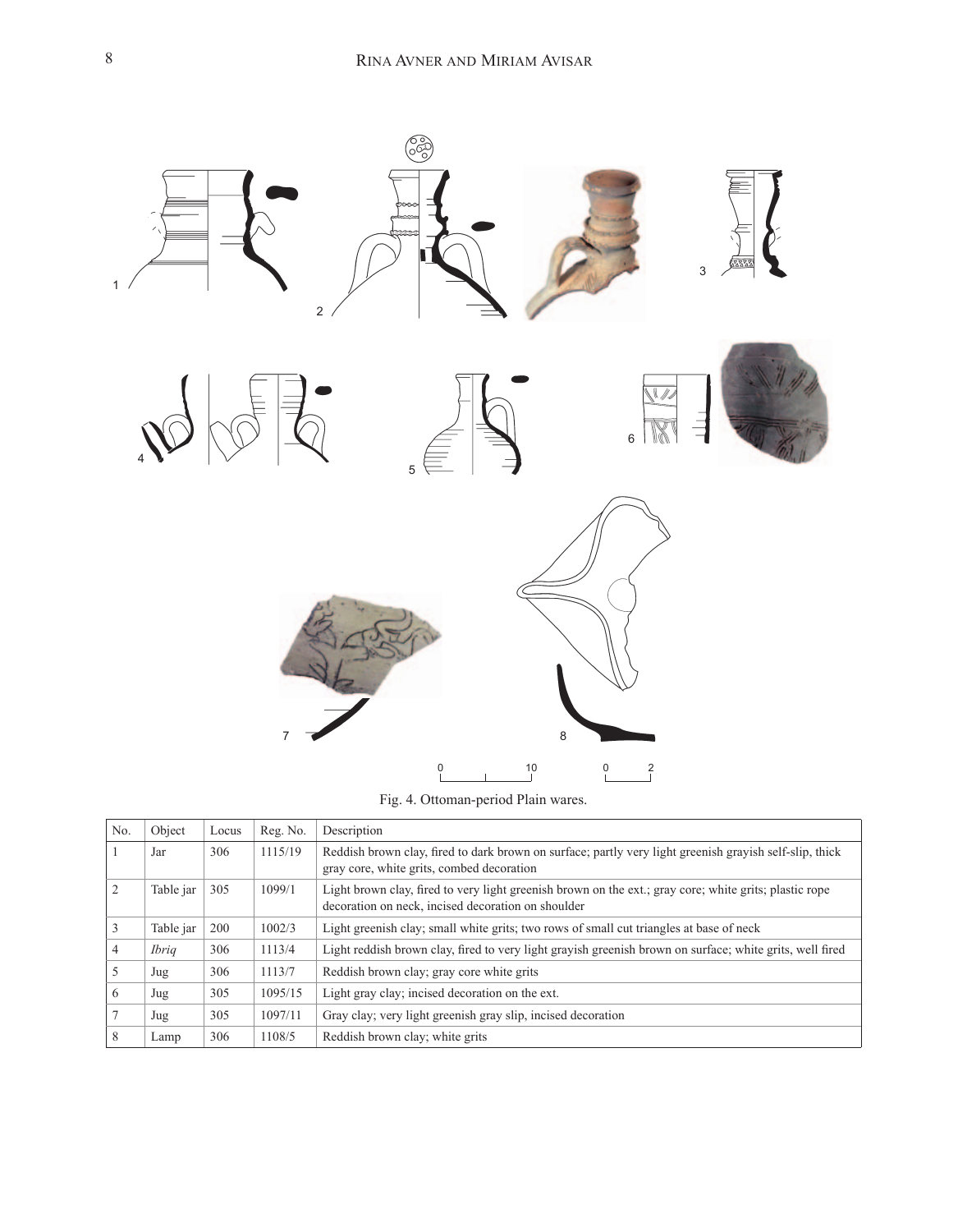as true 'Gaza Ware'. Its incised patterns, however, matches those on jugs from the Sharm esh-Sheikh shipwreck (Raban 1971:153). The jug sherd bearing an incised vegetal decoration (Fig. 4:7) belongs to a group of vessels, usually jugs, that were fashioned from dark gray clay, which was covered with a very light gray slip. The incised design cut through the slip prior to firing, revealing the dark gray clay. A jug of this family was found in an Ottoman-period level at the Jewish Quarter excavation in Jerusalem (Avissar 2003:438, Photo 19.5, Pl. 19.3:7).

*Oil lamp* (Fig. 4:8).— The fragment belongs to a pinched lamp—the sole local type of lamps that was in use during the Ottoman period. A large number of these lamps was uncovered at the excavation of the bathhouse at Emmaus (Gichon and Linden 1984: Figs. 1–3, Pls. 21:B–G; 22:A–C).

## *Clay Tobacco Pipes* (Fig. 5)

The clay pipes span in date from the seventeenth century to the first half of the nineteenth century CE. No late nineteenth century lily-shaped pipes were found.

# **1**. L306, Reg. No. 1113/9 (1115/6?), Fig. 5:1

Fragmentary: shank (opening diam. 9 mm) and small part of bowl. Light gray clay, burnished.

The shank is decorated with three incised lines, has a thick wreath and a stepped ring termination. The wreath is decorated with stamped leaves and rayed dots. Rouletted lines appear below and above wreath. Similar pipes were found in Jerusalem (Ben-Dov 1982:364; Wightman 1989:257, Pl. 63:15, 21), at Belmont castle (Simpson 2000: Nos. 23–26), in Yoqneʿam (Avissar 1996:198, Nos. 1, 2) and in Ramla (de Vincenz 2011: Nos. 9, 10). This type of pipe should be dated to the seventeenth and the early eighteenth centuries (Robinson 1983:269–270; 1985:163–164).

### **2**. L306, Reg. No. 1113/1, Fig. 5:2

Fragmentary: bowl only. Light reddish brown clay, partly light gray discoloration, light brown slip, burnished. The bowl is decorated with incised vertical lines, and two ridges separate the bowl from the rim. A similar pipe was found at Banias (Dekkel 2008:134, No. 15, Fig. 4.5:15), where it was dated to the second half of the seventeenth century CE.

#### **3**. L305, Reg. No. 1097/11, Fig. 5:3

Almost complete (shank opening diam. 13 mm). Reddish brown clay, thick gray core, on the exterior dark red, burnished slip partly fired to light brown.

The bowl is thick and rounded with a short flaring rim. It is decorated with stamped vegetal pattern (fleur de lis?), and its shallow keel is outlined with incisions. The shank is thick and short. Its end is swollen and decorated with scalloped incisions and rouletting. The pipe corresponds in form to pipes from Corinth, dated to the second half of the eighteenth century (Robinson 1985:164, Cat. Nos. C 23–29, Pls. 49, 50).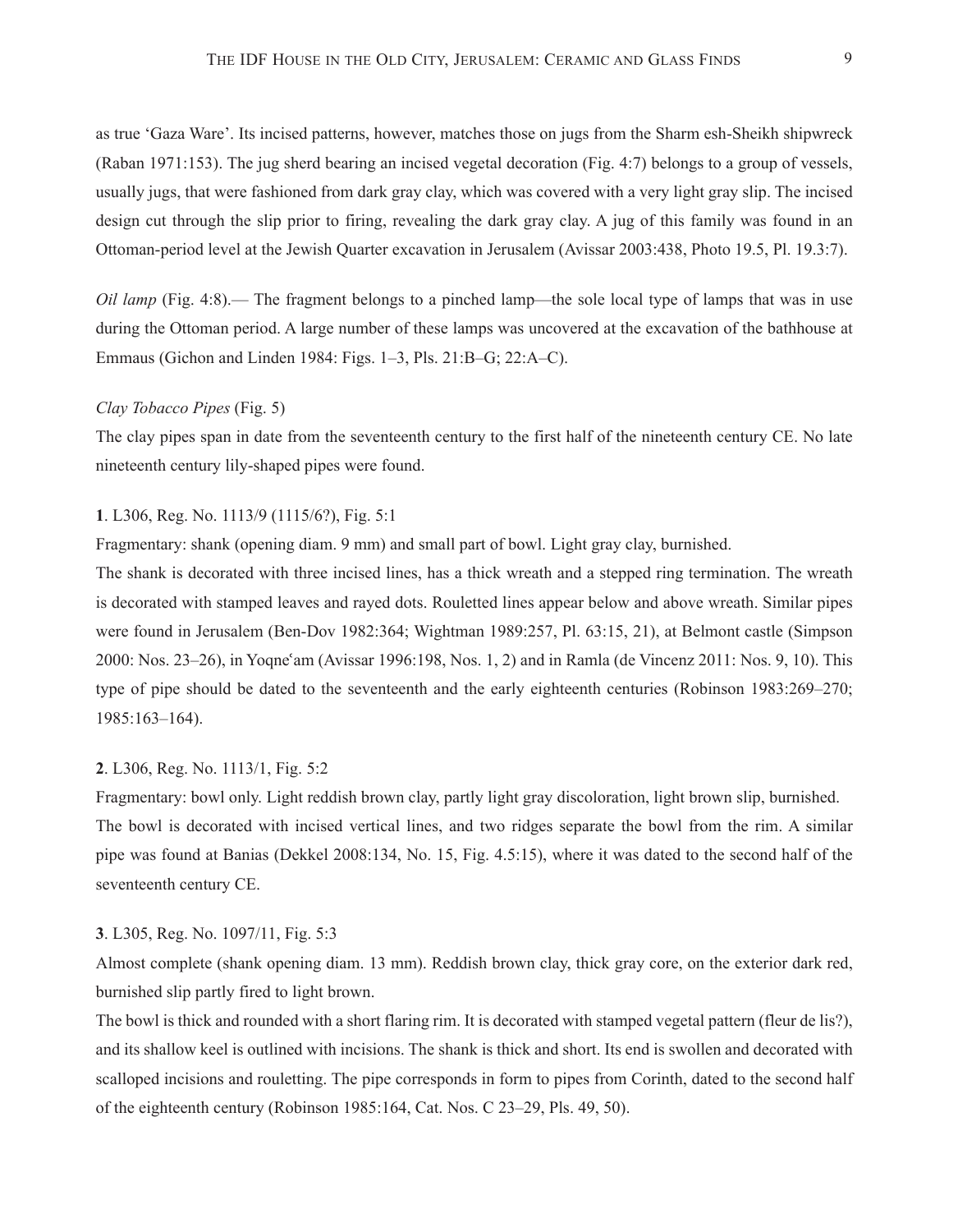

# . L306, Reg. No. 1113/4, Fig. 5:4

Fragmentary: part of bowl and of shank. Light brown clay, burnished. Deep rounded bowl with flaring rim. The front of the bowl is decorated with a large carved 'fleur de lis' design, and the side is decorated with one large petal. The pipe has no keel. The short shank has a swollen end bearing incisions and rouletting. The pipe is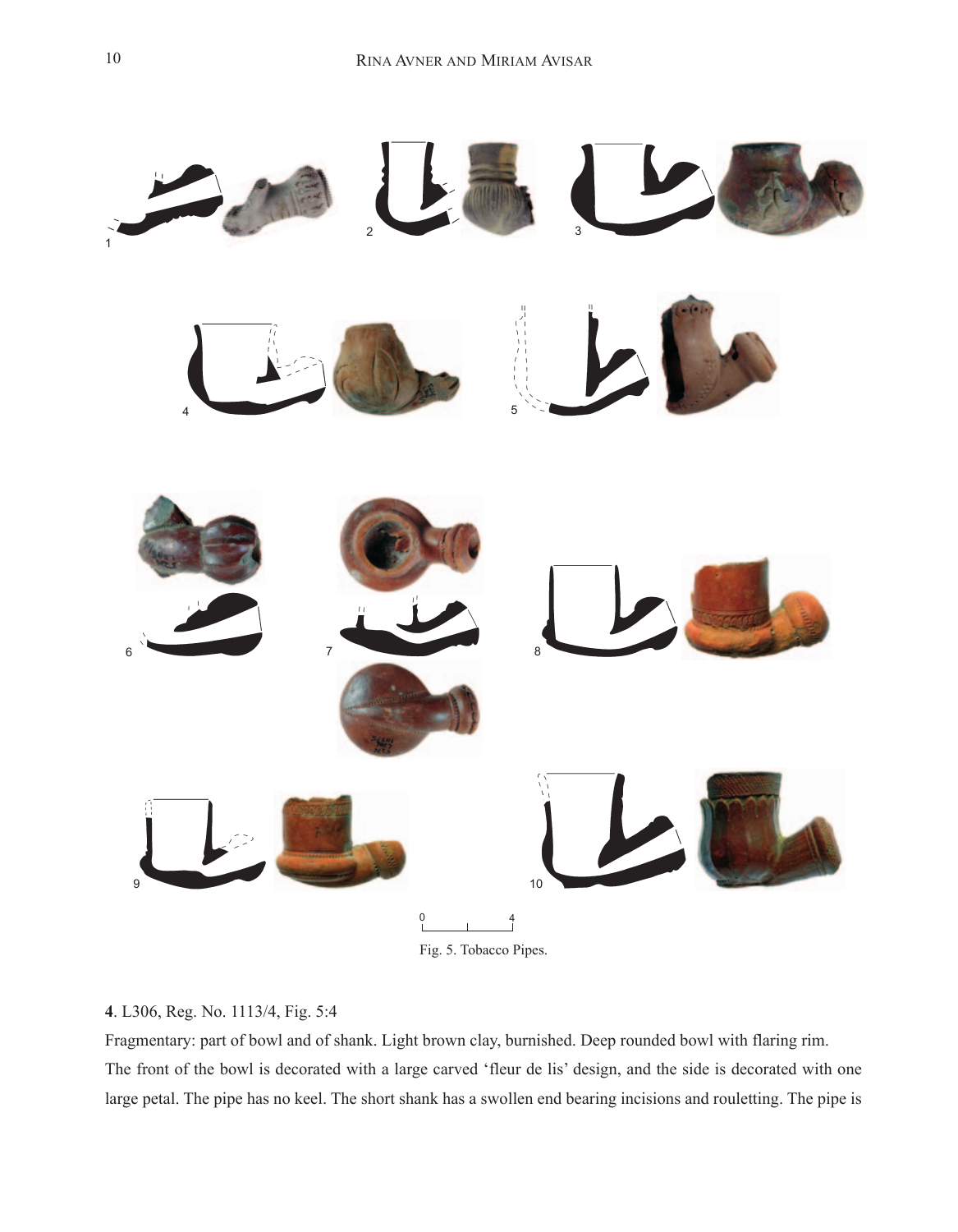closely related in form to pipe No. 3, and should probably be likewise dated to the second half of the eighteenth century CE. A pipe with a similar 'fleur de lis' decoration is reported from Banias (Dekkel 2008: 146, No. 60, Fig. 4.11:60).

### **5**. L306, Reg. No. 1108/1, Fig. 5:5

Fragmentary: part of bowl with a chipped rim, complete shank (opening diam. 11 mm). Light brown clay, burnished.

The bowl is deep and undecorated, except for a row of notches on the rim. The keel is Shallow and outlined with two rows of rouletting. The shank end has a plain, stepped rim termination. The pipe should be dated to the eighteenth century CE (Robinson 1985:164).

# **6**. L306, Reg. No. 1089/16 (1087/16?), Fig. 5:6

Fragmentary: shank and small part of bowl. Short shank (opening diam. 13 mm). Gray clay, deep red slip, burnished.

The shank end is thick and decorated with a mold-made gadrooned pattern. A somewhat similar piece comes from Yoqne'am (Avissar 1996:200, No. 19). This pipe should be dated to the second half of the eighteenth century CE.

# **7**. L306, Reg. No. 1333/5, Fig. 5:7

Fragmentary: complete shank with very small opening (diam. 9 mm), disk-shaped bowl with small part of rim. Fine reddish brown clay with mica, indicative of non-local production. Reddish brown slip and burnish.

The bowl is disk shaped and the largely missing rim was long. A rouletted band separated the bowl from the rim, which bears additional rouletting. The shank has an undecorated wreath, with scalloped termination and rouletting below the wreath. This type of pipe should be dated to the first half of the nineteenth century CE, probably to the first thirty years (Robinson 1985:164), although the very small shank opening may indicate an earlier date (Robinson 1983:270–271).

# **8**. L306, Reg. No. 1115/1, Fig. 6:8

Complete, except for slightly chipped rim (shank opening diam. 12 mm). Reddish brown clay, mica, red slip and burnish.

The bowl is disk shaped, and the rim is long and straight. They are separated by a leaf patterned rouletted band. One row of rouletting appears around the disk and between the shank and the swollen shank end, which also bears a single row of rouletting. The pipe should probably be dated to the first half of the nineteenth century CE (Robinson 1985:164)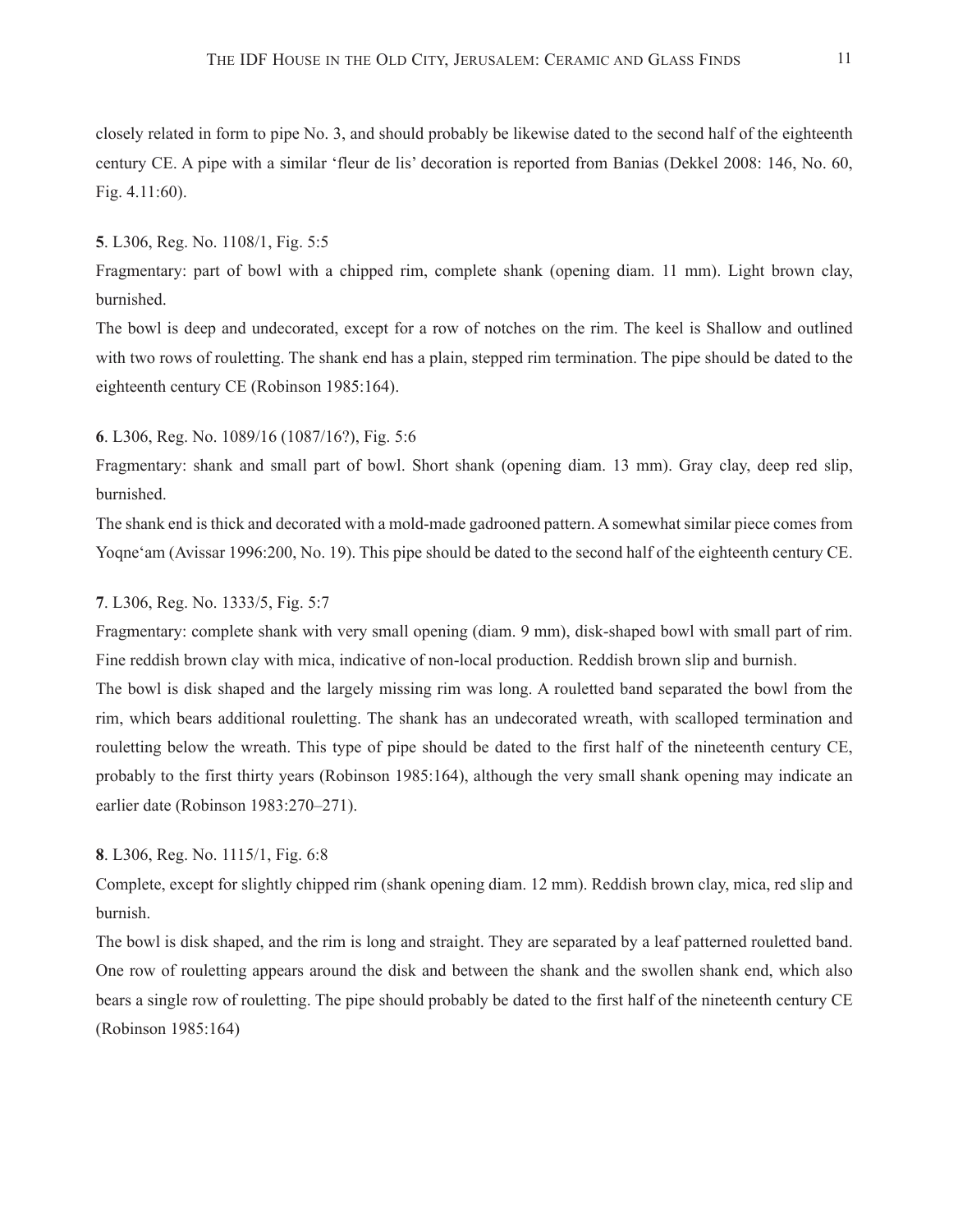# **9**. L306, Reg. No. 1113/6, Fig. 5:9

Complete, except for slightly broken rim (shank opening diam. 12 mm). Reddish brown clay, mica, red slip and burnish.

The bowl is disk shaped, and the rim is long and straight. They are separated by a row of rouletting. The rim is decorated with a rouletted band bearing the same leaf patters as the rim of pipe No. 8. One row of rouletting appears around the disk and between the shank and the swollen shank end, which also bears a single row of rouletting. Like Pipe No. 8, this pipe should probably be dated to the first half of the nineteenth century (Robinson 1985:164). There is no doubt that both pipes originated in the same, local workshop.

# **10**. L305, Reg. No. 1093a/1, Fig. 5:10

Fragmentary: bowl and shank (opening diam. 9 mm), with only a small part of rim missing. Gray clay, dark red slip and burnish.

The bowl is deep and is decorated with petals. The rim is decorated with a broad band of rouletting. The keel is flattened. The thickened shank termination is decorated with rouletting; a ridge separates the shank from shank end. Judging by the small shank opening, this pipe should probably be dated to the second half of the eighteenth century CE.

# Glass Finds

The glass finds comprise two bracelet fragments (Fig. 6). Glass bracelets were a cheap and common type of jewelry during the Mamluk and Ottoman periods. They were manufactured in Hebron from the thirteenth or fourteenth century onward (Spaer 1991). It is most likely that these two bracelets originated in Hebron as well.



Fig. 6. Glass bracelets.

| No. | Locus |        | Reg. No.   Description                              |
|-----|-------|--------|-----------------------------------------------------|
|     | 306   | 1098/2 | Light blue glass with light green, yellow and brown |
| 10  | 305   | 1095/2 | Opaque turquoise glass with yellow, black and white |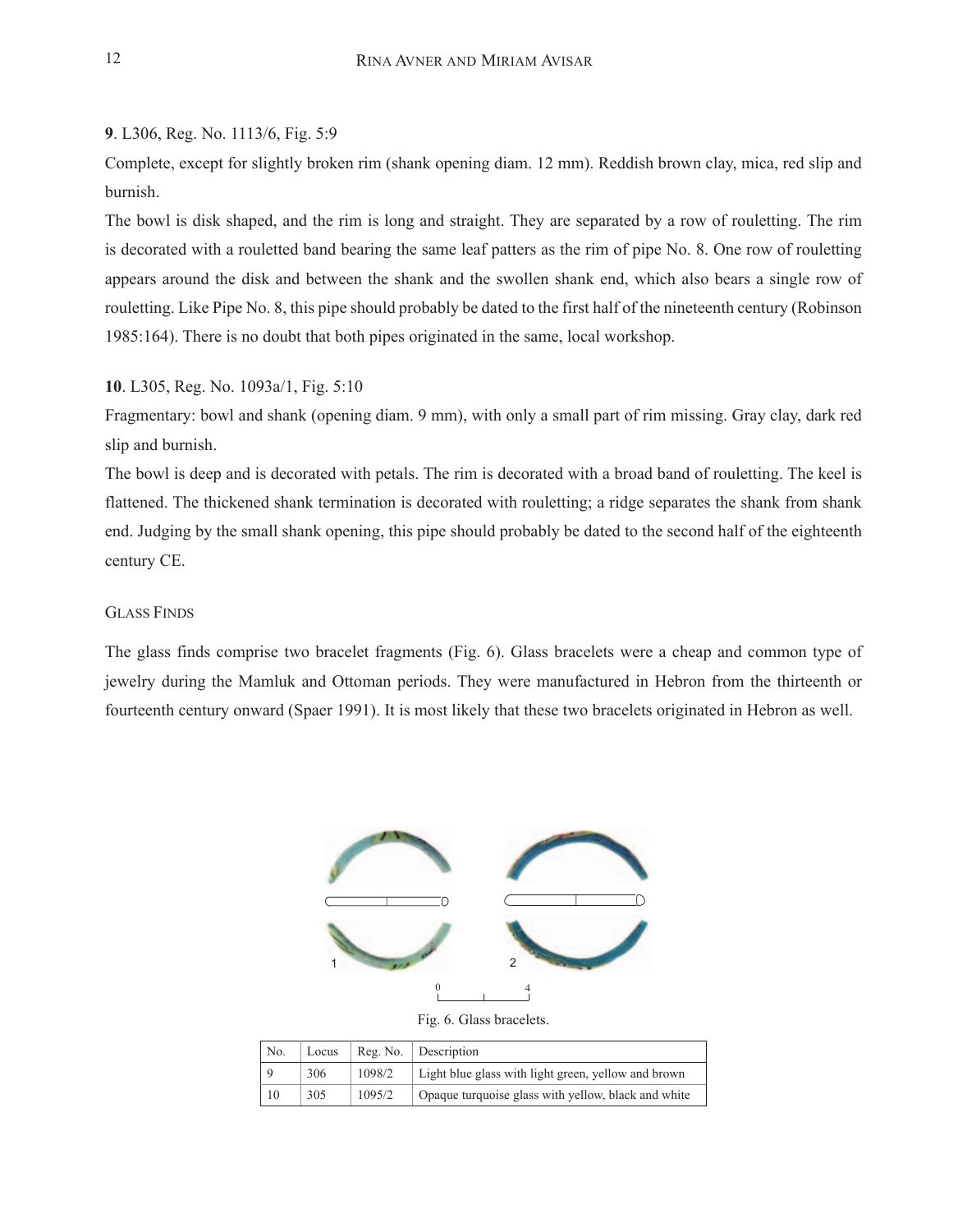

Fig. 7. Architectural elements (L303).

# Architectural Elements

The excavation yielded three unique architectural elements (Fig. 7); They have no parallels in Islamic architecture.

#### **CONCLUSION**

The limited excavation precludes dating the construction of the existing building (Bet Zahal), but revealed the earlier building remains over which it was constructed. Most of the finds were retrieved from unsealed accumulations and fills, making it impossible to date these remains with certainty. The few late Byzantine – Early Islamic periods potsherds (Fig. 1:1–6) may point to the date of the earliest remains reached in the excavation. The Byzantine and Early Islamic periods are also represented in the coins collected at the site (Ariel and Berman 2012: Nos. 1–3). A single sherd that dates from the Roman period (Fig. 1:7) is apparently a residual item, as no coins from this period were found. One distinct pottery sherd, belonging to a jug that bears a classical Persian poem commonly ascribed to Umar Khayyām, is dated to the fifteenth century CE (Rubanovich 2012: Fig. 11; see Amitai-Pries 2017). Most of the ceramic finds, however, date from the Ottoman periods, and particularly from the sixteenth–eighteenth centuries CE (see also Amitai-Preiss and de Vincenz 2017). The unsealed accumulations and fills may explain the mismatch in date between the chronological distribution of the pottery sherds and that of the coins, most of which date from the fourteenth–fifteenth centuries CE (Ariel and Berman 2012: Nos. 4–9).

Although most of the ceramic finds did not come from sealed archaeological contexts, they nevertheless provide us with a glimpse of the trade that linked Jerusalem with Damascus and other production centers from the seventeenth century through the early nineteenth century CE. This is true especially for the seventeenth and the eighteenth centuries, when vessels were imported from Damascus, Kütahya Çanakkale and possibly even from Iznik in Asia Minor, from Tuscany and from China. Albeit somewhat earlier in date, the fifteenth-century CE jug that bears an Umar Khayyām poem suggests that not only goods traveled the trade routes to Jerusalem during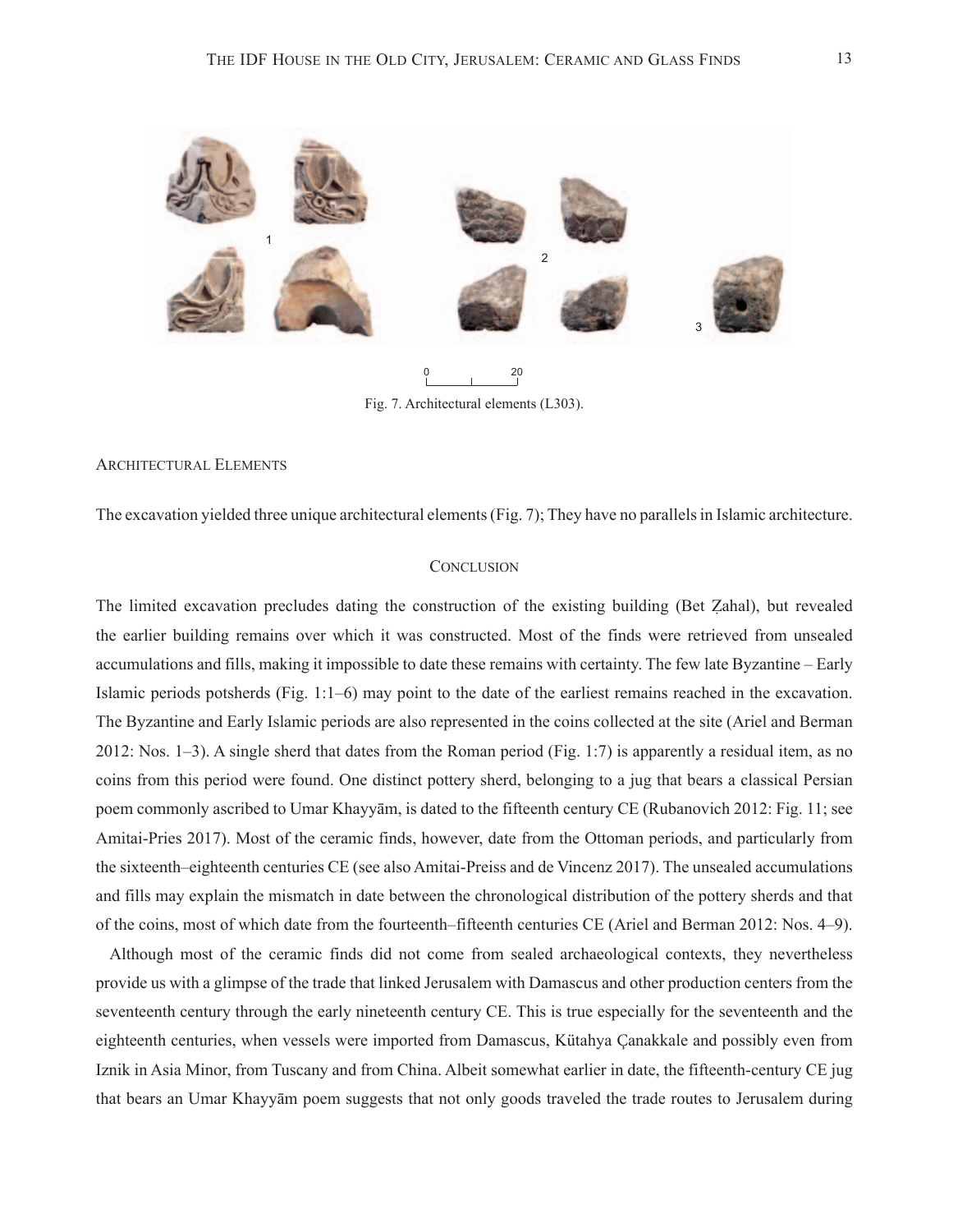the early modern era, but also intellectual and cultural assets. To date, this is a unique find from an excavation in Jerusalem, which tells of the cultural links that tied the city with Iranian secular cultural traditions.

#### **NOTES**

<sup>1</sup> The excavation (Permit No. A-5276; map ref. 222164–5/631569–70) took place following plans to renovate the structure and convert it into a dwelling. The excavation, undertaken on behalf of the Israel Antiquities Authority and underwritten by Daniel Landski Architects Ltd., was directed by Rina Avner and Yaaqov Billig, with the assistance of Yossi Ohayon (administration), Tanya Kornfeld (surveying), Tsila Sagiv (field photography), Clara Amit and Yael Yolowitz (studio photography), Carmen Hersch (pottery and glass drawing) and Donald T. Ariel and Ariel Berman (numismatics). Miriam Avissar studied the ceramic finds from the excavation, except for the poem-bearing jug and an incised clay pipe (see Amitai-Preiss and de Vincenz 2017). Rina Avner would like to thank Rebecca Cohen-Amin for identifying the Persian inscription on the jug as a classical Persian Umar Khayyām poem; Julia Rubanovich for translating the Persian inscription and for her literary study of the poem; Nitzan Amitai-Preiss for her studies of the date and production milieu of the inscription-bearing jug and of an inscription-bearing clay pipe, and for examining the architectural elements; and Edna J. Stern for her help in preparing Miriam Avissar's manuscript for publication.

#### **REFERENCES**

- Amitai-Preiss N. 2017. The IDF House in the Old City, Jerusalem: A Jug Bearing a Persian Poem. *HA-ESI* 129 (June 11). http:// www.hadashot-esi.org.il/Report\_Detail\_Eng.aspx?id=25217 (Accessed June 11, 2017).
- Amitai-Preiss N. and de Vincenz A. 2017. The IDF House in the Old City, Jerusalem: An Inscribed Pipe. *HA-ESI* 129 (June 11). http://www.hadashot-esi.org.il/Report\_Detail\_Eng.aspx?id=25217 (Accessed June 11, 2017).
- Ariel D.T. and Berman A. 2012. The Coins. In R. Avner, D.T. Ariel and J. Rubanovich. Jerusalem, the Old City, IDF House. *HA-ESI* 124 (December 31) [http://www.hadashot-esi.org.il/Report\\_Detail\\_Eng.aspx?id=2198&mag \\_id=119](http://www.hadashot-esi.org.il/Report_Detail_Eng.aspx?id=2198&mag_id=119) (accessed February 23, 2016).
- Arnon Y.D. 1999. Islamic and Crusader Pottery (Area I, 1993–94). In K.G. Holum, A. Raban and J. Patrich eds. *Caesarea Papers* 2: *Herod's Temple, the Provincial Governor's Praetorium and Granaries, the Later Harbor, a Gold Coin Hoard, and Other Studies* (*JRA* Suppl. S. 35). Portsmouth, R.I. Pp. 225–251.
- Avissar M. 1996. The Clay Tobacco Pipes. In A. Ben-Tor, M. Avissar, and Y. Portugali. *Yoqne'am* I: *The Late Periods* (Qedem Reports 3). Jerusalem. Pp. 198–201.
- Avissar M. 2003. Early Islamic through Mamluk Pottery. In H. Geva. *Jewish Quarter Excavations in the Old City of Jerusalem Conducted by Nahman Avigad, 1969–1982* II: *The Finds from Areas A, W and X-2; Final Report*. Jerusalem. Pp. 433–441.
- Avissar M. 2005. *Yoqne'am: Excavations on the Acropolis* (IAA Reports 25). Jerusalem.
- Avissar M. 2006. The Pottery Finds. In M. Ein Gedi. El-Qubab. *'Atiqot* 51:58\*–61\* (Hebrew; English summary, p. 239).
- Avissar M. 2009. Ottoman Pottery Assemblages from Excavations in Israel. In B. J. Walker ed. *Reflections of Empire: Archaeological and Ethnographic Studies on the Pottery of the Ottoman Levant* (AASOR 64). Boston. Pp. 7–14.
- Avissar M. Forthcoming. Pottery of the Early Islamic Period: Dating the End of the Cardo's Monumental Design. In R. Rosenthal-Heginbottom, S. Weksler-Bdolach and A. Onn. *Western Wall Plaza Excavations* II: *The Pottery from the Eastern Cardo* (IAA Report).
- Avner R., Ariel D.T. and Rubanovich J. 2012. Jerusalem, the Old City, IDF House. *HA-ESI* 124 (December 31) [http://www.hadashot](http://www.hadashot-esi.org.il/Report_Detail_Eng.aspx?id=2198&mag_id=119)[esi.org.il/Report\\_ Detail\\_Eng.aspx?id=2198&mag\\_id=119](http://www.hadashot-esi.org.il/Report_Detail_Eng.aspx?id=2198&mag_id=119) (accessed February 23, 2016).
- Bagatti B. 1984. *Gli Scavi di Nazareth* II: *Dal Secolo VII ad oggi*. Jerusalem.